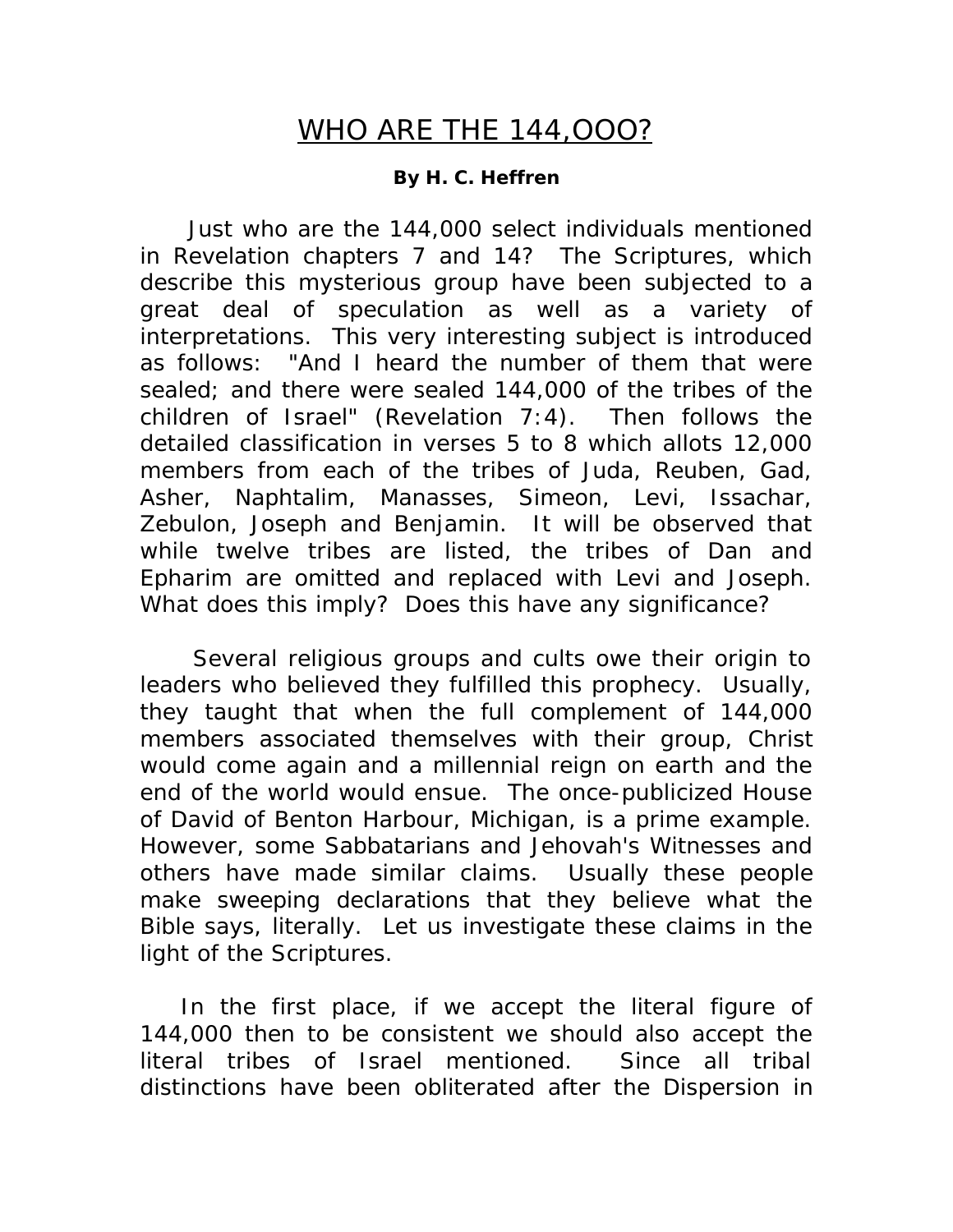A.D. 70, it is no longer possible to distinguish separate tribes in the original sense. Nor were the descendants of Joseph and Levi numbered among the inheritance of Israel's twelve tribes, although they are found here as substitutes for Dan and Ephraim.

 A further description of the 144,000 is found in Revelation 14. The portion reads as follows: "And I looked, and lo, a Lamb stood on Mount Zion, and with him 144,000 having the Father's name written in their foreheads. And they sung as it were a new song before the throne, and before the four beasts, and the elders; and no man could learn that song but the 144,000, which were redeemed from the earth. These are they, which were not defiled by women; for they are virgins. These are they, which follow the Lamb withersoever He goeth. These were redeemed from among men, being the firstfruits unto God and to the Lamb" (Revelation 14: 1,3 and 4.).

 The literal interpretation of this Scripture would demand the elimination of all married men and the exclusion of all women. The Berkley translation defines the company as "celibates." A further stipulation requires the Father's name in their foreheads and the ability to sing the new song which only the redeemed could master. Thus we have 144,000 people of Jewish ancestry selected equally from twelve specified tribes that no longer exist due to assimilation, and all of them celibates. This is literally what it says, and for those who claim to believe the Bible literally, this is what they must accept as conditions required.

 It seems to me there must be a much more Scriptural interpretation of this portion of God's Word. First let us ask why Dan and Ephraim were eliminated and why Levi and Joseph were substituted to occupy their places, despite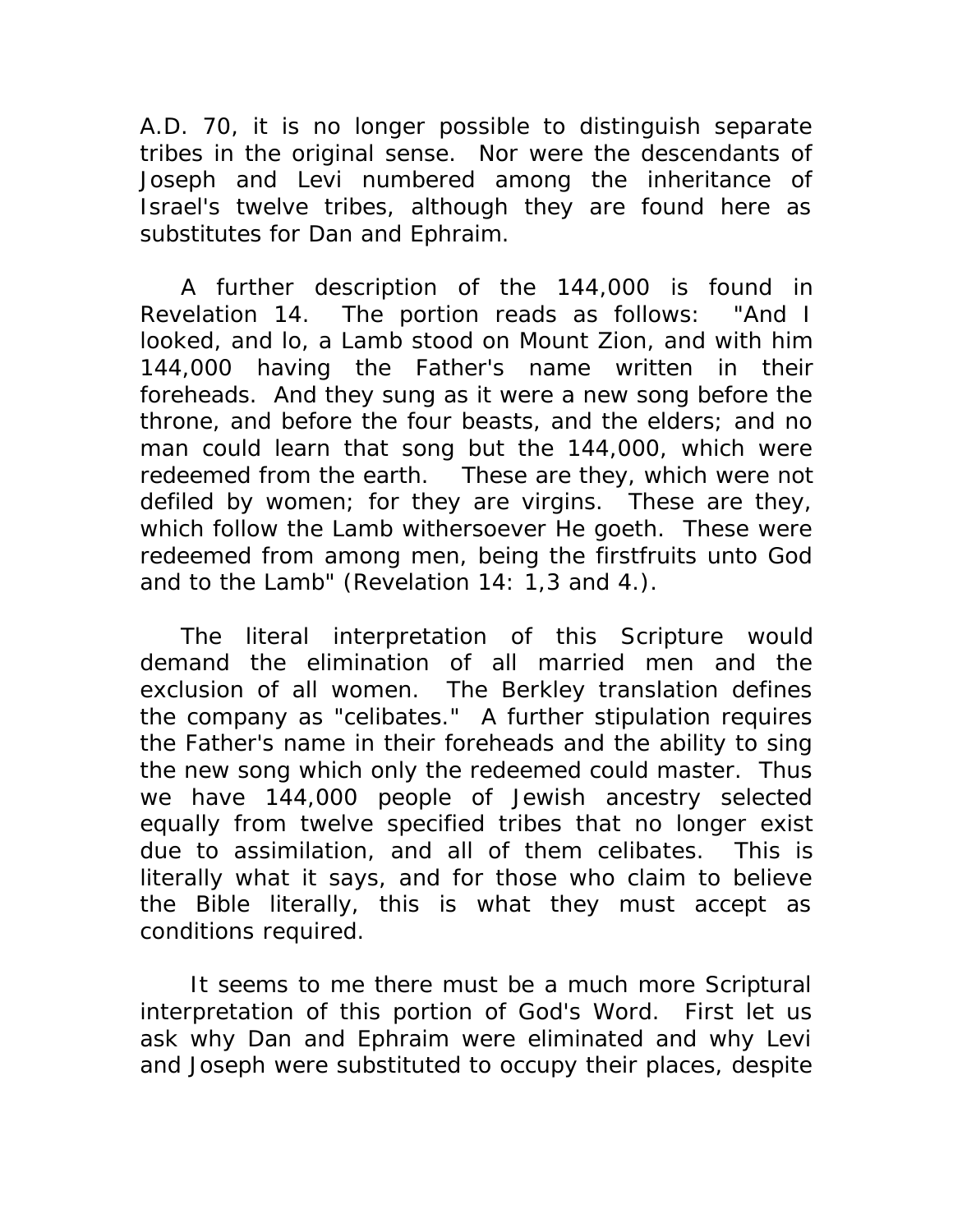the fact that the "tribe" of Joseph never did exist as such. This greatly complicates the problem of being literal.

 The real solution lies in observing the meaning of the names of Jacob's sons. You will recall that when Jacob blessed his sons while on his deathbed, he also blessed both the sons of Joseph. By doing so, he maintained the twelve tribes of Israel and still left the tribe of Levi free for the office of the priesthood. The meaning of those names, furnish us a clue as to why these specific tribes constituted the 144,000. Reuben, the firstborn, means excellence of dignity and power. Judah means praise. Gad means overcomer. Joseph, please note, means a fruitful bough by a well. Manasses means forgetting, with emphasis on forgetting the harsh past, which Joseph experienced in Egypt. Levi is chosen more because of his office of the priesthood, signifying the priesthood of believers. You will notice that all these names have meanings characterizing Christian graces, such as praise, victory, fruitfulness, and so forth.

 The name Dan, on the contrary, means "A serpent by the way, an adder in the path..." There is nothing redemptive or consistent with this characteristic in God's church. Consequently the tribe of Joseph, the fruitful bough, is substituted for Dan. The omission of Ephraim is not so clear because his name means "double fruitful." This might indicate preference over some of the others chosen, but is qualified by "bringing forth fruit in a strange land," There are no "foreigners" in God's household. In Psalm 87, a great issue is made for those who are born in Zion, and it specifically excludes those who were born in Egypt or nations outside Israel. The new birth mentioned in the New Testament symbolizes deliverance from bondage (Egypt) and makes us citizens of the Kingdom of God. This is why Levi, of the priesthood, takes precedence over Ephraim, the foreigner.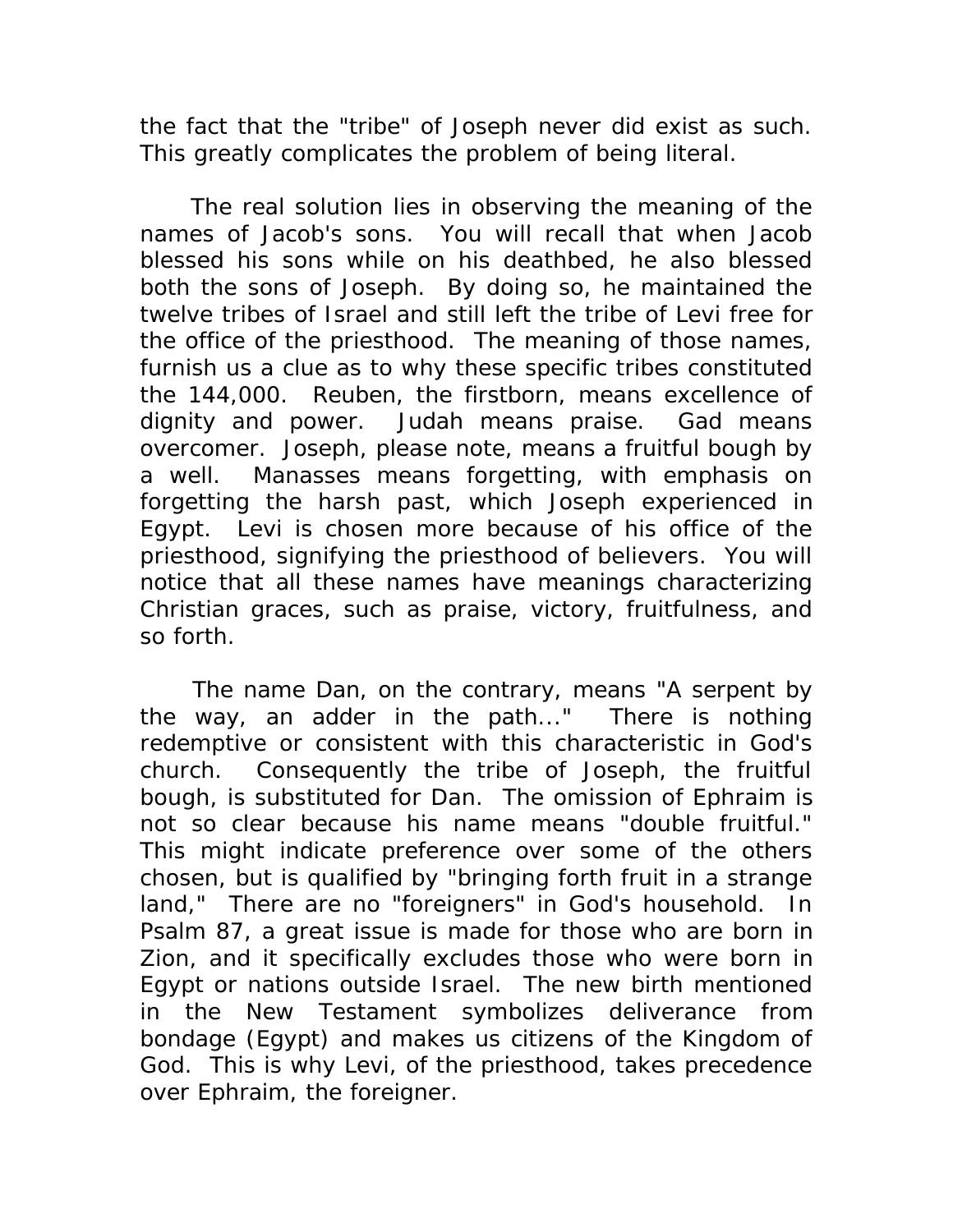When we examine the further limitations of membership among the 144,000, it seems preposterous to exclude all women and all married men. But this absurdity immediately dissolves when we relate the interpretation to its proper Scriptural place. We must remember that the church is the Bride of Christ. It is espoused to Christ. To be espoused means to be given under a solemn vow to marriage. Mary was espoused to Joseph and when Mary was discovered to be with child, Joseph was lenient in planning to offer her a bill of divorcement for the law permitted stoning. Mary made a sacred commitment to be the bride of Joseph, and only the divine intervention of the angel convinced Joseph that he should honor his espousal. Christ regards His Bride, the church, in the same light; and any flirtation, compromise or assimilation with the world is compared with adultery. That is why the 144,000 are said to be celibates. They are undefiled. They have not defiled themselves by committing adultery with the world (James 4:4). They are all redeemed ones. They all sing the new song of deliverance and victory. They follow Christ wherever He goes. What a glorious portrayal of the church this affords!

 Twelve is the Biblical number that signifies completeness. Twelve tribes of Israel and twelve apostles were chosen to introduce both the Old and New Testaments. The 144,000 is the square of twelve multiplied a thousandfold. Thus it represents all the redeemed from both the Old and New Testament times. They represent the true church, undefiled by the world, separate from evil and joined in holy wedlock to Christ. In the church are manifest all the Christian graces, and through it Christ spreads His blessings. If you are redeemed and can sing the new song of deliverance from sin, then you can have assurance of being included in this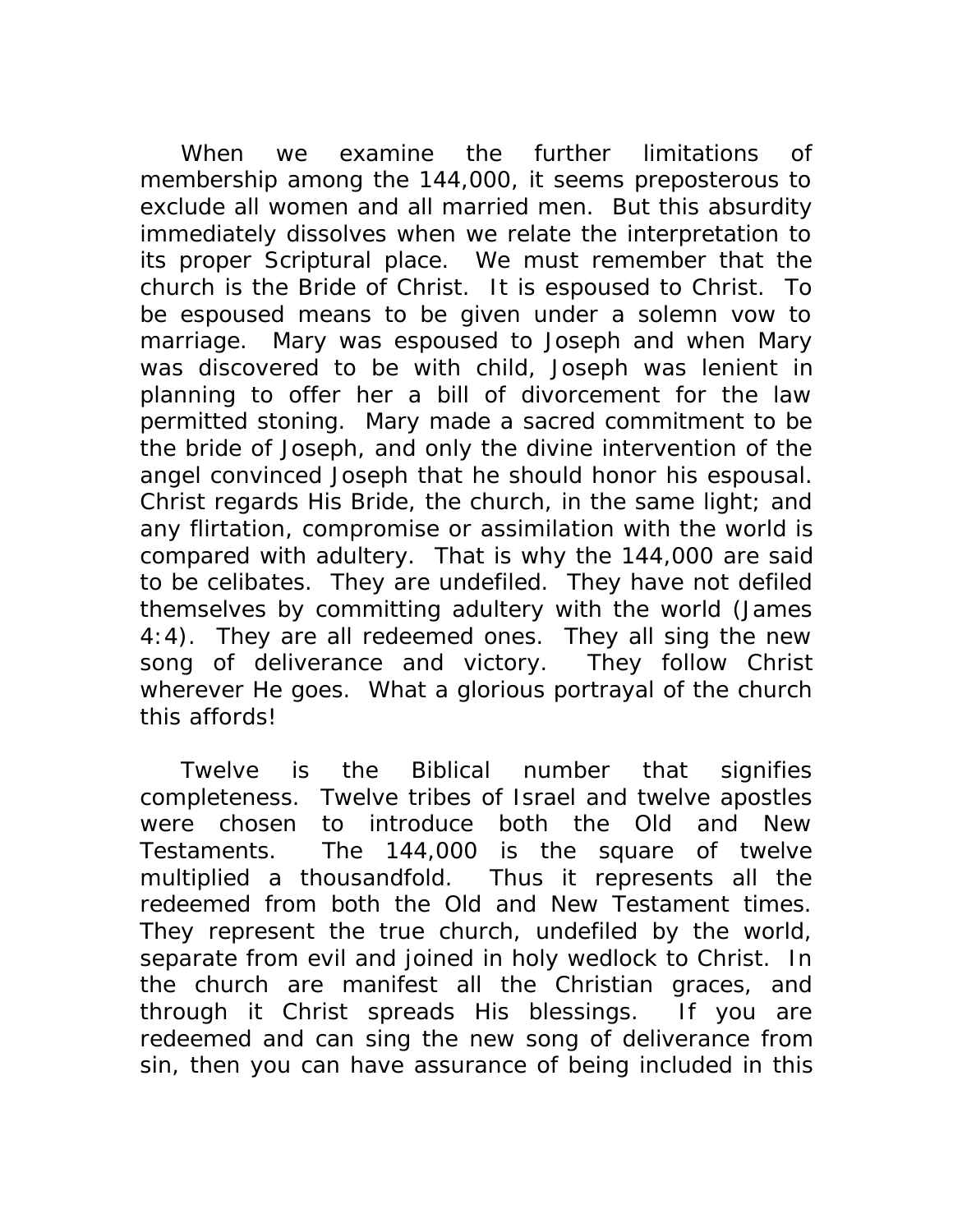perfect number of completeness that signifies all the redeemed.

 In Revelation 7 we are told that each one of the 144,000 is sealed. This strongly suggests the seal of the Holy Spirit. This is referred to a number of times. In Ephesians 1:3b, "In whom also after that ye believed, ye were sealed with the Holy Spirit of God, whereby ye are sealed unto the day of redemption" (Ephesians 4:30), "Who also hath sealed us, and given the earnest (pledge) of the Holy Spirit in our hearts" (2 Corinthians 1:22). Thus it is plain that those who are saved receive the seal of the Holy Spirit, which corresponds with the seal of the 144,000.

 You will observe that the location of the 144,000 is on Mount Zion in the presence of the Lamb. This is significant. Mount Zion is the church, the dwelling place of God in the New Testament. The 87th Psalm glows with prophetic ecstasy by extolling the significance of Zion. "The Lord loveth the gates of Zion more than all the dwellings of Jacob. Glorious things are spoken of thee, O city of God...And of Zion it shall be said, this and that man was born there." God is the census taker and He wants to know where you were born. If you were born (born again) in Zion, it makes you a citizen of the Kingdom of God, a member of the church, which is the Body of Christ. You accept all the responsibility of a follower of Christ, and you receive all the privileges and protection afforded through citizenship in Zion, both in this world and in the world to come. Your birth certificate will be sealed by the Holy Spirit and this is your passport to heaven. No wonder the recipients sing a new song, which only the redeemed could learn. This seal, citizenship, and song, separates this group from all other people on earth. This seal is the evidence of membership in this select number. It is the exclusive mark of the redeemed.

 Let us now observe reference to the fact that the 144,000 are said to be, "The firstfruits unto God and the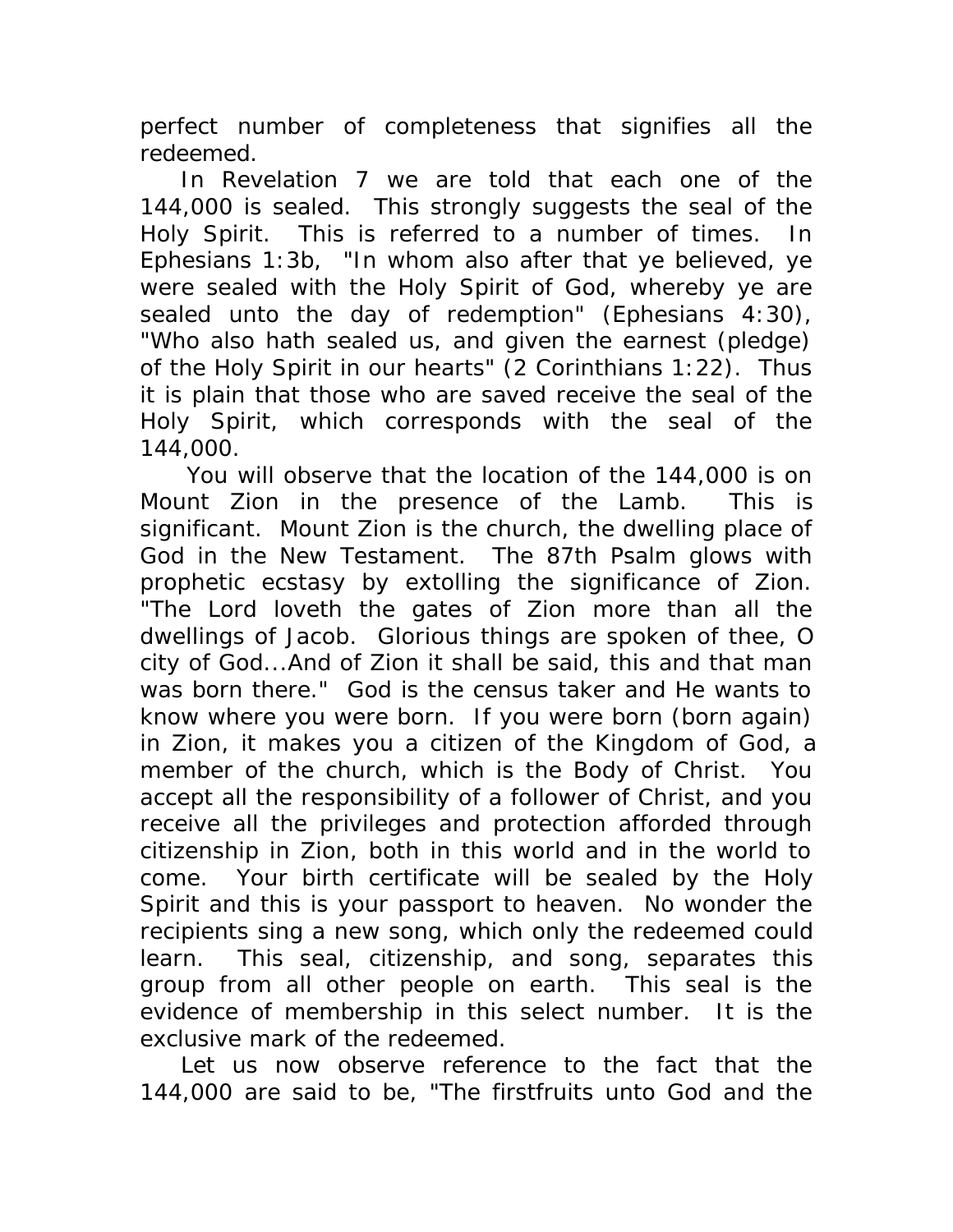Lamb" (Revelation 14:4b). In the Old Testament the firstfruits were regarded as belonging to the Lord. In some cases it was the earliest portion of the harvest, but it could also be first in the sense that it is the principal or best quality fruit. This was an acknowledgement that all life and produce was a gift from God over which the worshipper was a steward. In James 1:18 the antitype of this principle is refined and its spiritual significance is demonstrated. "Of His own will begat He us with the word of truth, that we should be a kind of firstfruits of His creatures." In Romans 8:23, Paul further identifies it thus, "And not only they, but ourselves also, which have the firstfruits of the Spirit, even we ourselves, groan within ourselves, to wit, the redemption of the body." Other references could be supplied but these suffice to show that the church of believers constitute those bearing their firstfruits to God in accordance with Revelation 14.

 It is necessary to call attention to the sentence, which says, "These are they which follow the Lamb whithersoever he goeth." Suffice to call attention to the well-known words of Christ recorded in John 110:27: "My sheep hear my voice, and I know them, and they follow me." To truly follow Christ implies much more than being a nominal church member. It means total surrender and complete obedience to His will. This is another hallmark of the redeemed.

 Perhaps we ought to include some reference to the words, "Having his Father's name written in their foreheads" (Revelation 14:1b). Evidently these people are branded. A brand signifies ownership. They belong to God, because they have been redeemed by His Son. We are told in Genesis that God created Adam in His own image. In Romans 1:23 we are told how fallen man "Changed the glory of the uncorruptible God into an image made like to corruptible man." It is not possible for fallen man to reflect the likeness of God. But in Romans 8:29 we read "For whom He did foreknow, He did also predestinate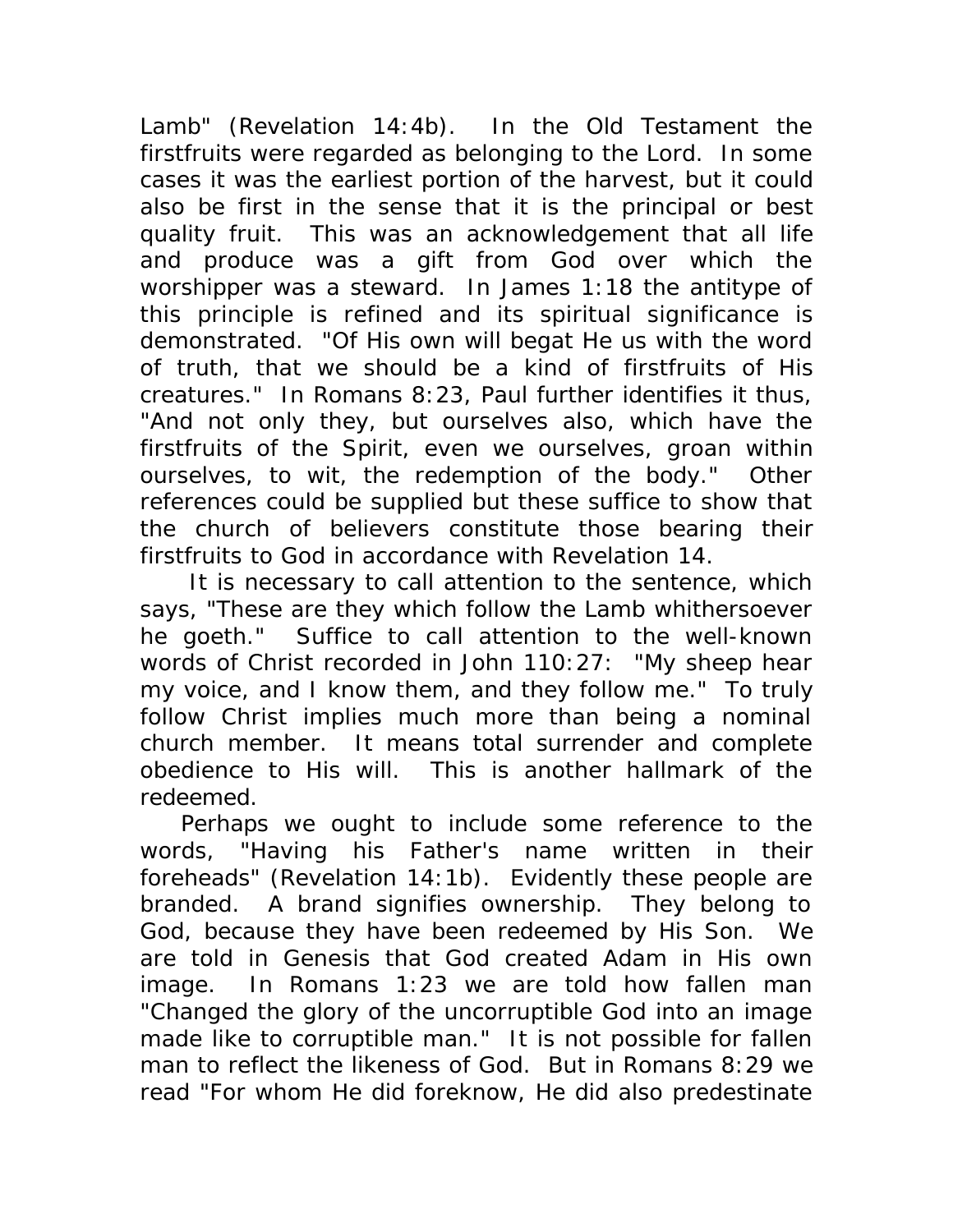to be conformed to the image of His Son, that He might be the first born among many brethren." Here firstborn refers to the highest, or first in rank, rather than first in genealogy. But it also implies that the image of God, which was lost through Adam's fall into sin is restored through redemption. It is evident in the believers. This image, or likeness, characterizes every child of God regardless of race, color, creed, language or social status. They all bear the image of family-likeness of Him who has "begotten us again unto a lively hope by the resurrection of Jesus Christ from the dead" (1 Peter 1:3). The Father's name is written in our foreheads when, as Paul said, "We have the mind of Christ" (2 Corinthians 1:16). Only redemption can perform this miraculous transformation. It is not difficult to identify the 144,000 if we reject all private interpretations and simply compare Scripture with Scripture. It is not a mathematical number, but a number symbolizing the complete totality and fundamental unity of all the redeemed for all time.

 Let us briefly return to the phrase, "Whom He did foreknow, He did also predestinate to be conformed to the image of the Son" (Romans 8:29). What does predestinate mean here? Perhaps a simple illustration will help. Suppose a man who could not swim decides to leap into the deep swirling waters of a raging torrent. From a natural standpoint he is predestined to drown. Or if a man wearing only light summer attire goes out in a blinding snowstorm with extreme sub-zero temperatures, he is predestined to freeze. If, however, he decides to enter a cabin where there is a blazing fire in the stove, he is predestined to get warm once he enters that room. In a similar manner, when a sinner comes to Christ in repentance, and surrenders himself to His will and follows Him obediently, God says that such a man "Is predestinated to be conformed to His image." The choice is ours. The effect is according to God's eternal law. You are conformed to the likeness of the thing you love. That